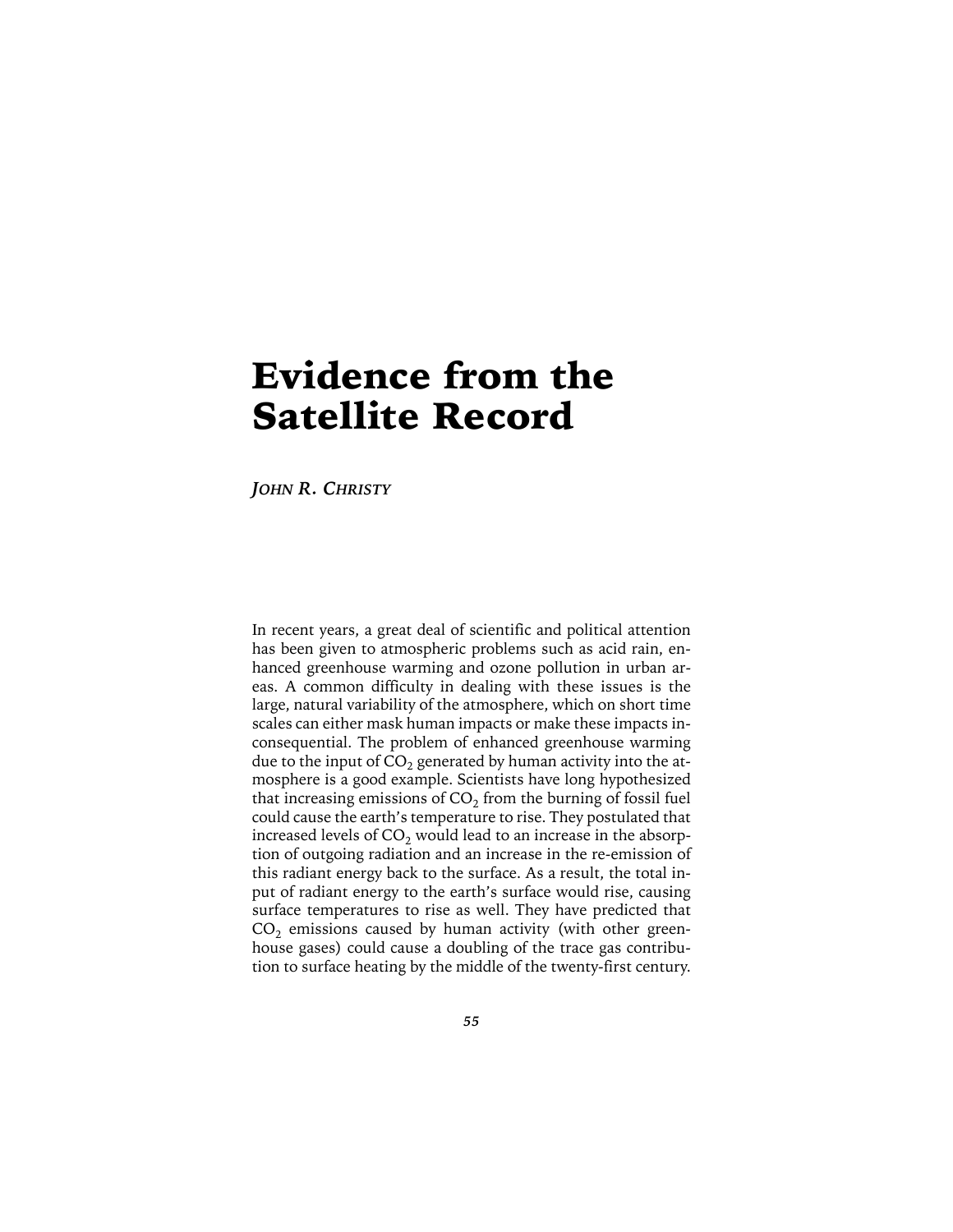### Modeling the enhanced greenhouse effect

Since the mid-1950s, atmospheric scientists have been developing mathematical computer models to simulate the behaviour and structure of the global atmosphere. By the mid-1980s, these models had developed to the point that scientists began to make "greenhouse experiments" in which they mimicked the effect of doubling  $CO<sub>2</sub>$  in the model atmosphere by contrived schemes that added about three watts to the rate at which energy arrives at the earth's surface. While different models produced quite different details in their doubled  $CO<sub>2</sub>$  experiments, all showed substantial warming of the mean global temperature (up to 6°C) with the greatest warming at polar latitudes (up to  $18^{\circ}$ C). These early results led to speculation that there could be major impact upon society—for example, severe droughts in major agricultural regions of the globe, including the central United States. Also, there were initial studies that indicated polar ice caps might melt and produce water that, when added to the thermal expansion of the oceans, could cause rises in the sea level large enough to inundate coastal cities.

Those inventing these atmospheric models—probably more than anyone else—recognized how primitive these early simulations were. They did not include coupled (or interactive) oceans, which are a major component of the earth's climate system. They only crudely represented cloud processes and so poorly captured hydrologic components that some models created summer deserts in the southeastern United States as the normal climate! Further, in their picture of the polar regions where projections of melting ice caps fueled much of the concern about global warming, the models of that era in some cases were inaccurate by 20°C to 30°C in simulating the current surface temperature. Because of the crudeness of the models and the glaring inconsistencies in the simulation of certain aspects of current climates, it should have been easy to disregard the more dire predictions about a world in which atmospheric  $CO<sub>2</sub>$  had been doubled. Some scientists argued, however, that there was no *a priori* reason that improvements in the models would lead to projections of less warming; in fact, they argued that better models might predict more warming. This unsettled situation generated such heated rhetoric about global warming that the subject has become the dominant global environmental issue of the 1990s.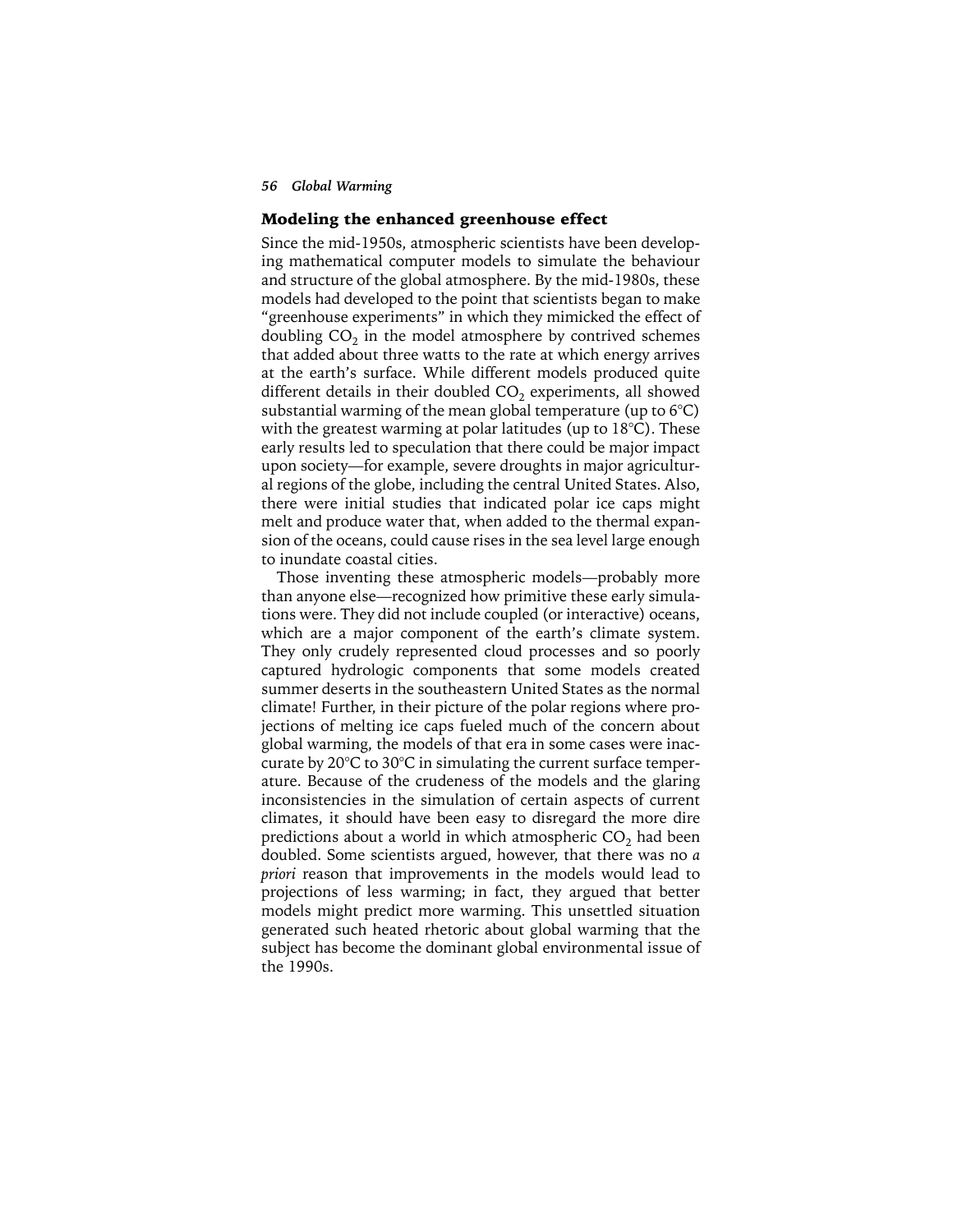Nevertheless, though improved models have not always predicted less warming, in the past 10 years improvements in models have in general reduced the magnitude of the projected warming in a world where concentrations of atmospheric  $CO<sub>2</sub>$ have doubled. Model simulations in the late 1980s, which were just beginning to include the effects of oceans, should have been understood not as predictions but as sensitivity experiments designed to determine only the impact on the global climate of increasing  $CO<sub>2</sub>$  concentrations. Thus, the question being examined was: how sensitive is the global climate to changes in the concentration of atmospheric  $CO<sub>2</sub>$  alone? These sensitivity experiments indicated that an idealized atmosphere would warm as much as 3°C by 2050, or warm at a rate of 0.2°C to 0.5°C per decade (IPCC 1990: 177ff). Unfortunately, these results were often interpreted as "predictions" rather than experimental tests of an idealized situation.

In the late 1990s, experiments are now being performed in which attempts are made to include many more factors affecting the global climate. For example, variations in the concentration of atmospheric ozone, sulfates, and aerosols are now included in simple formulations. In addition, the representation of the interaction of the ocean is becoming more complex, though representations of sea-ice processes are still extremely crude. Because many of these factors may counteract or delay warming caused by increased levels of atmospheric  $CO<sub>2</sub>$ , estimates now predict global warming by 2100 (not 2050) to be between  $1^{\circ}$ C and 3.5°C, a warming rate of 0.1°C to 0.3°C per decade (IPCC I 1996: 289ff). Further, the present models still need substantial improvements and remaining discrepancies in the models' ability to reproduce some aspects of the current climate need to be resolved. For example, the most advanced climate models described by the IPCC (IPCC I 1996: 301) predicted that global temperatures should have risen 0.5°C between 1940 and 1995 but even this was not observed.

True coupling of atmospheric and ocean models is in its infancy and current experiments with coupled models require substantial adjustment to maintain a reasonable depiction of the present climate. It is also troubling that a substantial amount of the warming predicted by the present generation of models of doubled  $CO<sub>2</sub>$ concentrations is expected to occur at high latitudes where ice processes and deep ocean mixing are still very crudely handled.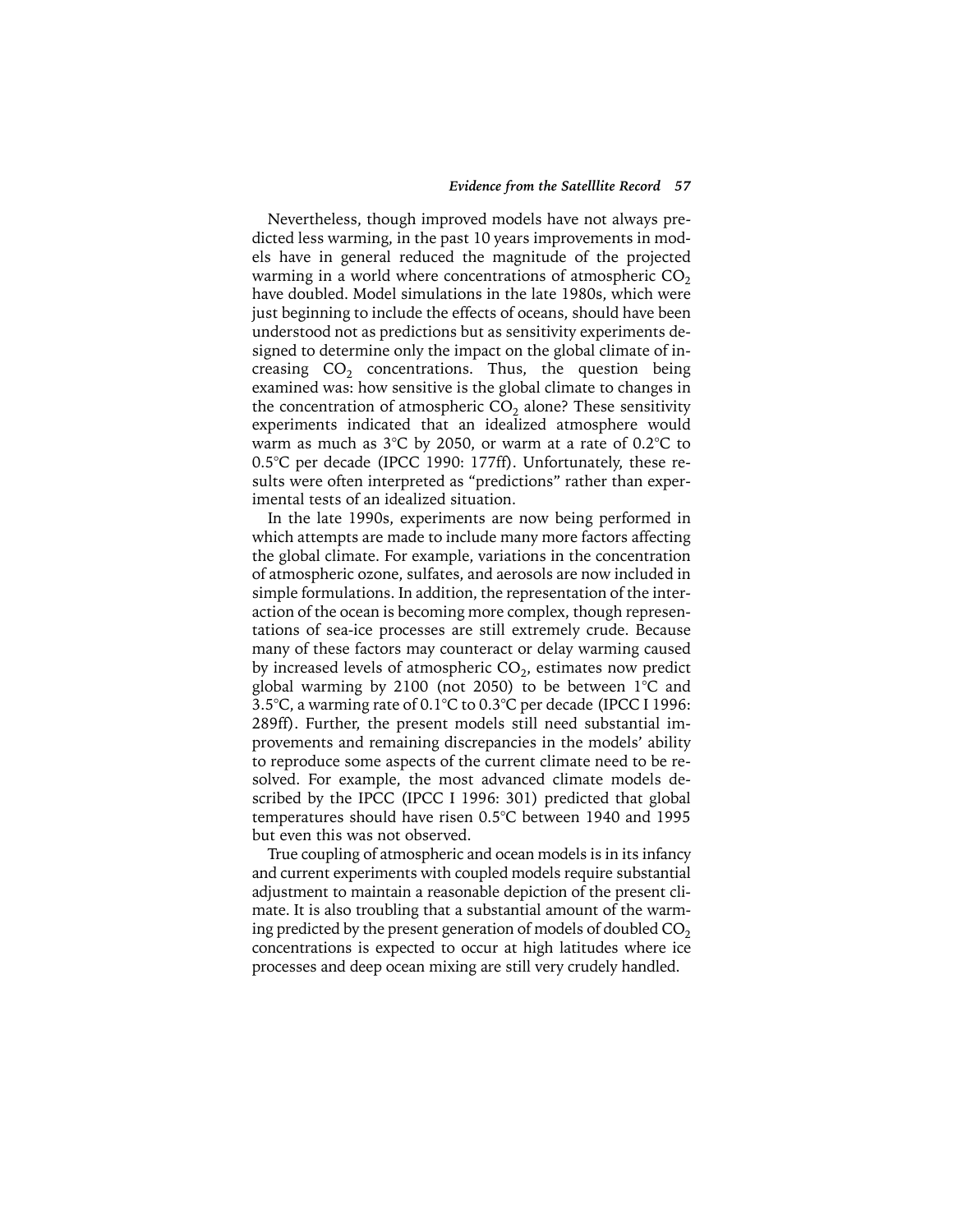The one prediction that has been exploited on several television programs (*e.g*., *After the Warming*, a two-part series produced by James Burke and broadcast in 1990 by PBS) is the notion that the Midwestern United States will experience summer droughts and crop failures almost every year. One climate modeler reports that his results show that Dallas, Texas will see 90+ $\mathrm{P}F$  (32+ $\mathrm{C}$ ) temperatures almost every day in June, July and August (now it is one day in four) (McKibben 1993: 120, quoting climate modeler, James Hansen). Though American society readily adapts to systematic variations in temperature (corn grows from North Dakota at 48°N to Alabama at 31°N), if precipitation patterns were to change, the effect would be disastrous. The popular notion that because of global warming droughts in the nation's breadbasket will become more frequent and severe has never been verified. In fact, the only evidence for even a slight change in precipitation in the past 60 years is that indicating increasing amounts in the United States (IPCC I 1996: 152). This is only one example of the many inconsistencies between the popular notions of global climate change and actual observations.

#### The earth's temperature record

When the early models predicted a large impact on the earth's temperature by increased concentrations of atmospheric  $CO<sub>2</sub>$ , scientists began to examine the record of measured temperatures to determine if a warming trend due to an "enhanced greenhouse effect" attributed to increasing  $CO<sub>2</sub>$  concentrations could be detected that would match what was predicted by the models. This, however, turned out to be a difficult task. While geographers and atmospheric scientists had previously attempted to piece together recorded temperatures to construct a global temperature record, the quality of the observations and the uneven distribution of thermometers around the globe made this record suspect for detecting the "greenhouse signal."

Figure 1 shows the global distribution of surface thermometer observations in three time periods and indicates the uneven global coverage and the sparseness of observations even in the present day. In the nineteenth century, there was only a small number of suitable stations. Attempts at filling in ocean areas by ship observations of sea-surface temperatures improved the global coverage, but the quality of the observations was suspect be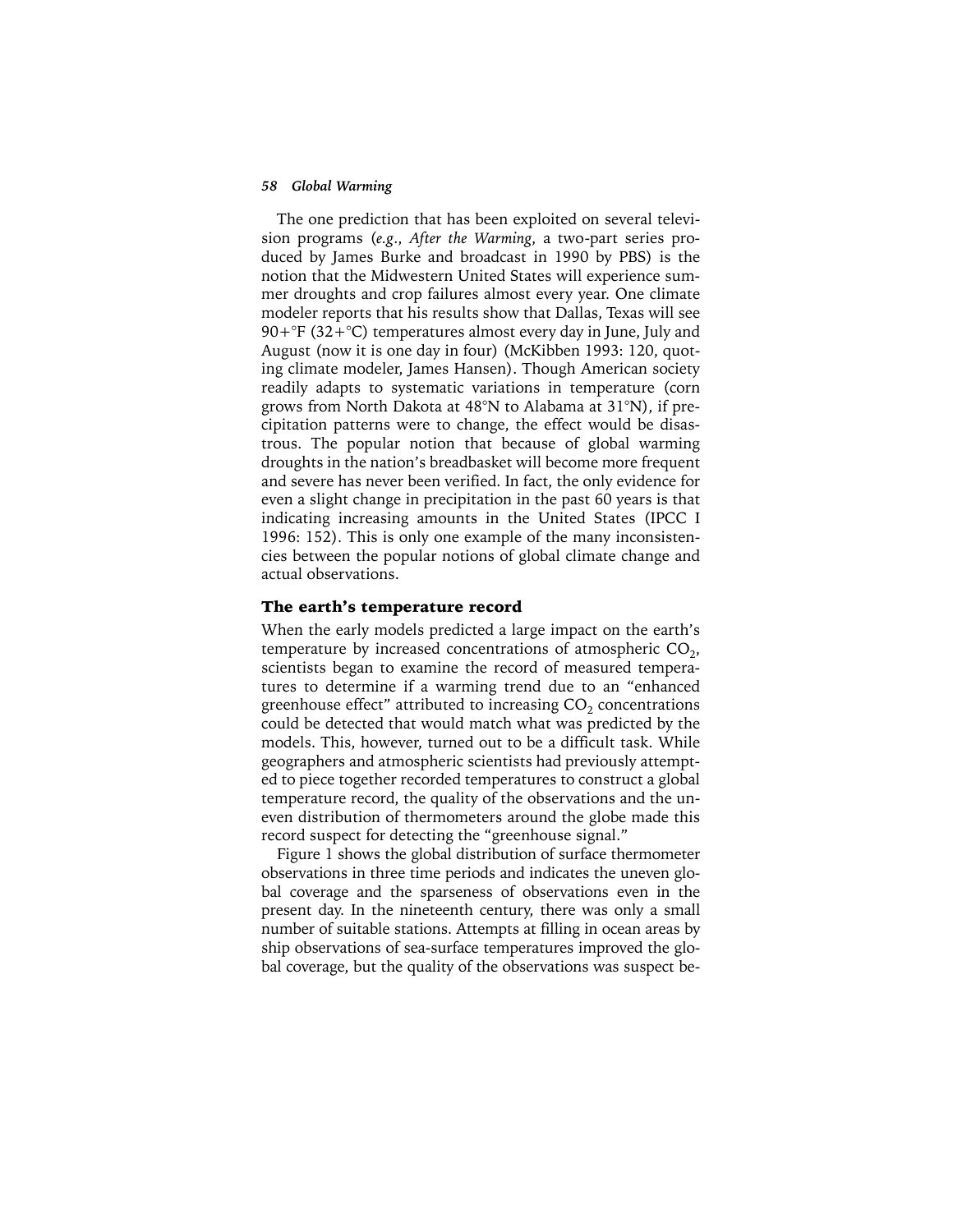cause of differing techniques for measuring water temperatures. Measurements were originally made using buckets and even the type of bucket used—wooden, canvas or metal—affected the observations. Additionally, the depth at which the observation was made was critical and, as more measurements came to be made in this century in sea water drawn in to cool ship engines, a bias developed in the temperature record. Considerable effort has been devoted to making adjustments to the observations to account for these inconsistencies, adjustments which sometimes are as large or larger than the resultant trend they purport to measure. Even with ship observations, there is no global coverage (figure 1) as observations from ships are concentrated in shipping lanes and leave large parts of the globe poorly sampled. Research has shown that the limited accuracy of the surface-water temperature data does not support claims for the veracity of the sea-water temperature trends (Trenberth *et al*. J. Climate, 1992).

Besides the concerns about global coverage, scientists who attempted to build a time record of the earth's temperature had to deal with contamination of the record of temperatures over land by the effects of urban warming and other changes in land use. Scientists have long known that the asphalt, concrete and structures in cities can produce a local warming affect and many of the oldest temperature-monitoring stations around the globe are contaminated by this effect. Growth of cities around an observation location (usually at an airport) can produce a warming totally unrelated to the greenhouse warming signal that scientists are trying to detect. Scientists have worked diligently to remove the effect of urban warming from the temperature record but the methods for doing so are not universally accepted and have been a source of continuing controversies. Some of the data sets that have been used in recent years are thought by many scientists to be contaminated still by this and other non-climatic effects. It is unfortunate that some scientists continue to report their own measurements of global temperatures without removing any of the known urban-warming effect.

#### Temperature variability

Any temperature record shows interesting variations through time. Scientists are struggling to understand the causes for these variations and it is clear that fluctuations prior to this century occurring on time scales of years to thousands of years in length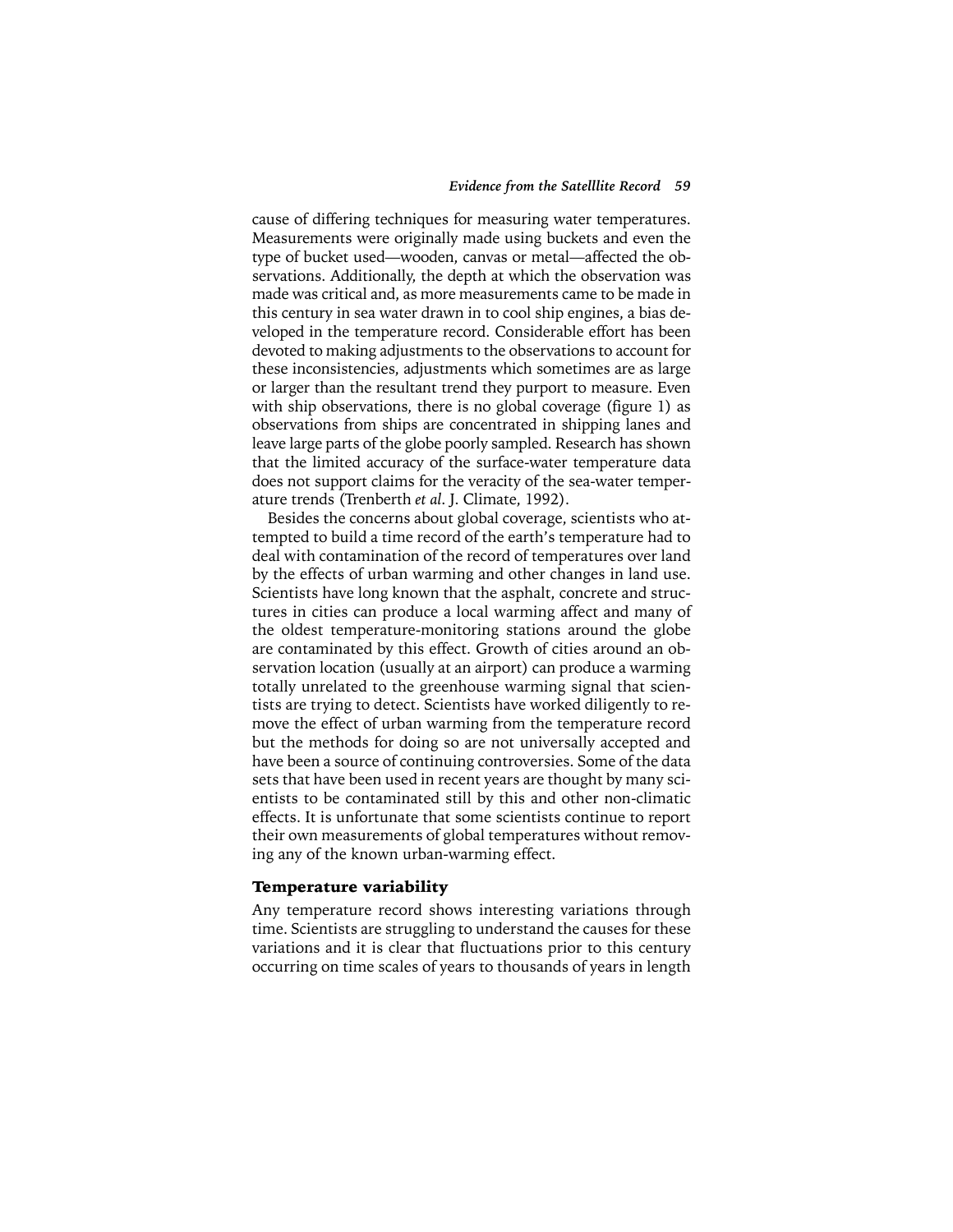Figure 1 Distribution of surface measurements of temperature for three different decades. Source: Karl *et al*. 1994.



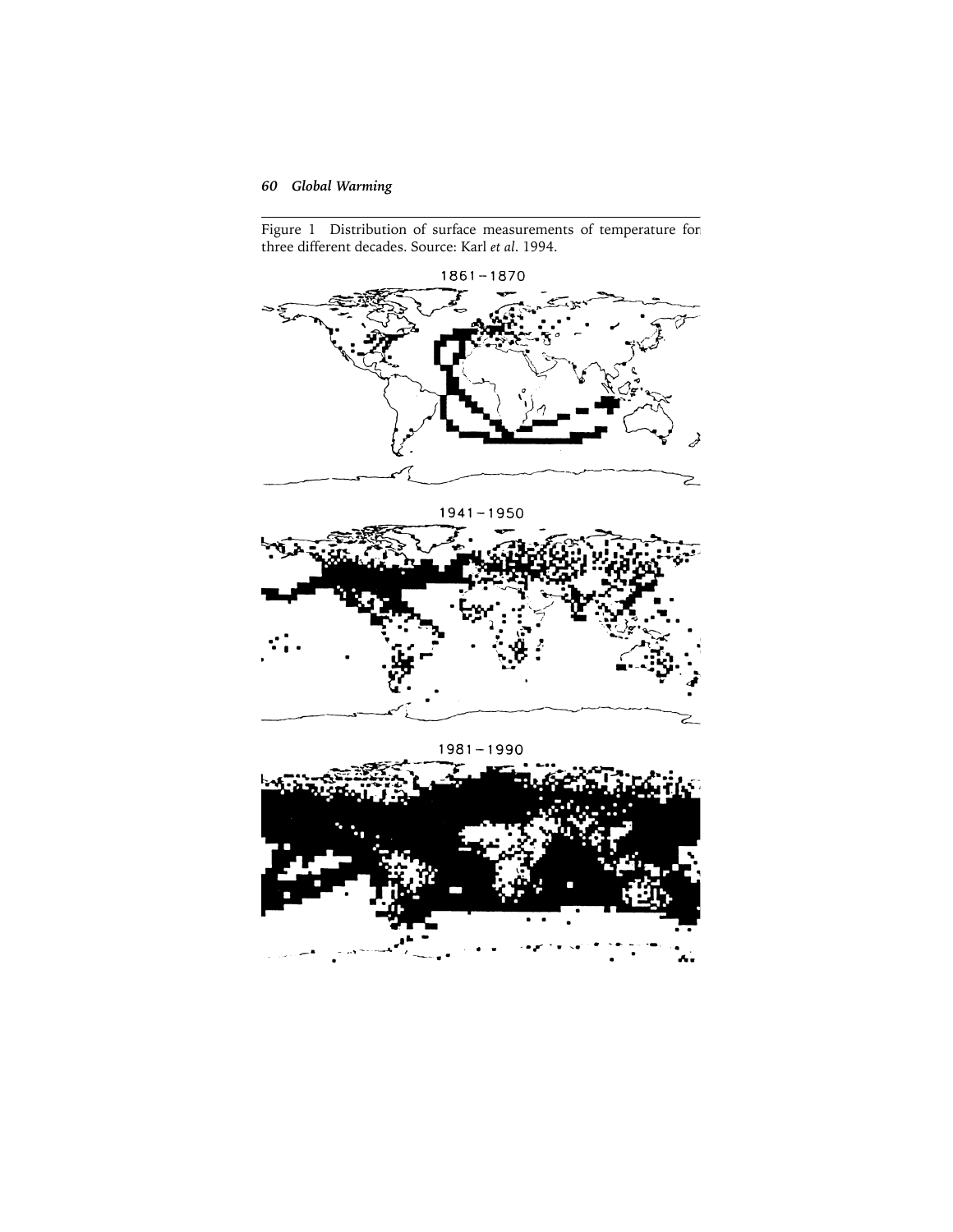are certainly natural in origin and unrelated to warming due to human-induced rises in the levels of  $CO<sub>2</sub>$  in the atmosphere.

For example, the top chart of figure 2 is the estimated global temperature over the past 1,000 years. The chart shows that large fluctuations are common to the climate system. A thousand years ago temperatures were apparently higher than today and it was during this period that the Vikings colonized Greenland. We note that the temperatures in the eighteenth and nineteenth centuries were unusually cool, for which we have anecdotal evidence in the common recreation of Londoners who ice-skated on the River Thames. Charles Dickens' novels speak of the winter snow and frozen landscape that were common in the first half of the nineteenth century. Unless natural temperature variability is taken into account, naïve comparisons between records from nineteenth and twentieth centuries will exaggerate the warming attributed to industrialization.

Information in both charts in figure 2 is accepted by most scientists as an accurate expression of general trends, though both lack true and consistent spatial coverage. While the temperature record prior to the 1800s is largely inferred rather than measured, scientists generally agree on the relative variations.

For the last several decades we have the record of surface thermometer measurements (figure 2). Before 1940, the build-up of atmospheric  $CO<sub>2</sub>$  was just beginning and should not have affected the global surface temperature to any measurable degree. Therefore, the much reported rise in surface air temperatures in the last 100 years (much of it concentrated in the period from 1917 to 1945 and which may be related to minimal volcanic activity) must in large part be due to natural variations or some urbanization effects.

#### Satellite temperature measurements

Because of the concerns about the surface-measured temperature record, NASA's Dr. Roy Spencer and I developed a data set of global temperatures based on satellite observations. These measurements report the temperature of deep atmospheric layers by using the fact that oxygen in the atmosphere emits microwave energy with an intensity that is proportional to its temperature. A series of identical instruments known as Microwave Sounding Units (MSUs) on board several weather satellites have measured these intensities since 1978. Thus, we are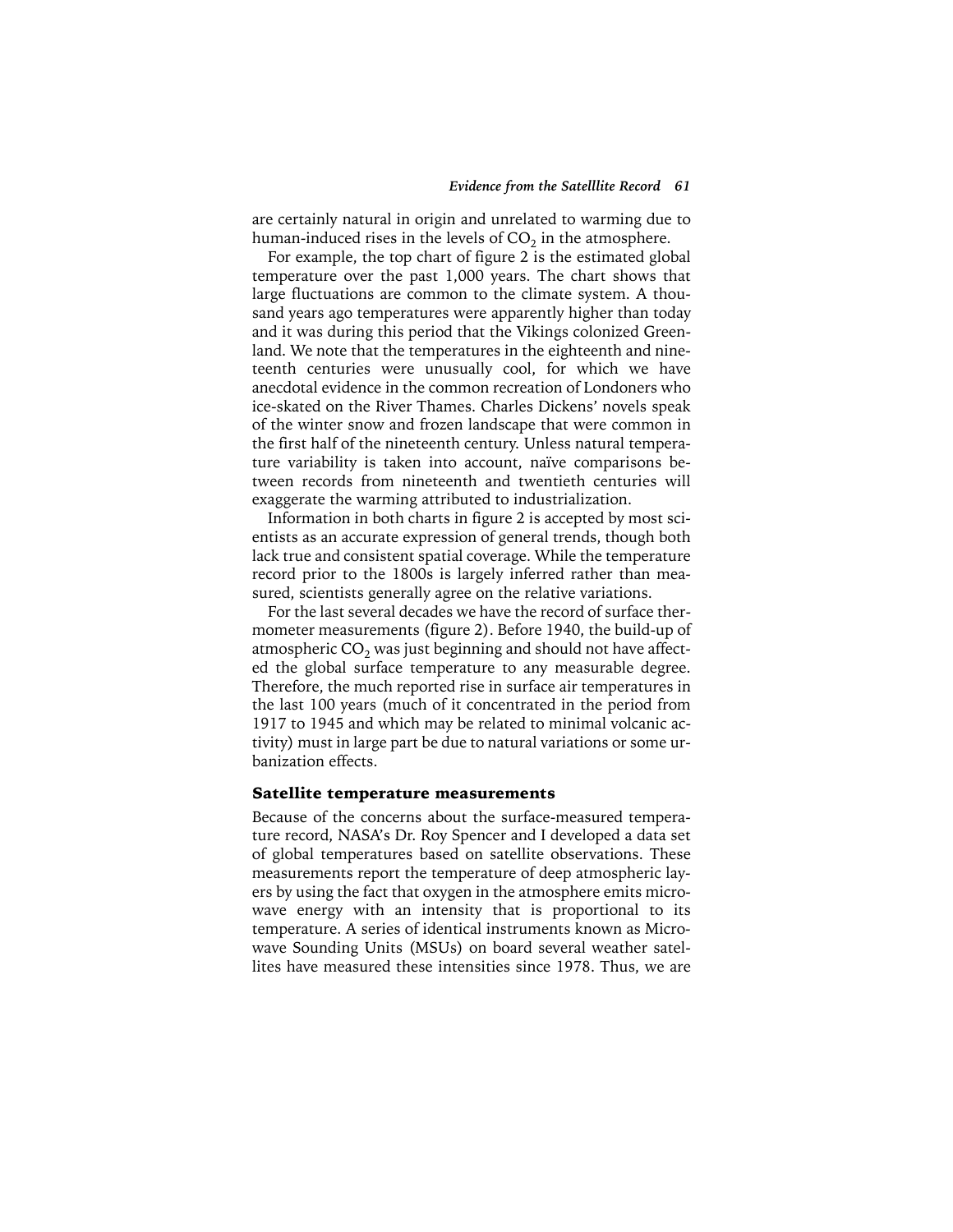Figure 2 Long-term anomalies in the mean global temperature: over the past 1,000 years (top) and over the past 140 years (bottom). Sources: (top) EarthQuest, Office of Interdisciplinary Earth Studies, Spring 1991, 5, 1; (bottom) IPCC 1996 from data generated by P.D. Jones (U. East Anglia) and D. Parker (UKMO).



able to measure the temperature of the atmosphere, which is the same as that of oxygen for the entire globe every day.

The data set was first reported in *Science* in 1990 and has been described in several articles since then; all were subjected to rigorous peer review. Our method has been validated by a comparison of two completely independent systems, which has shown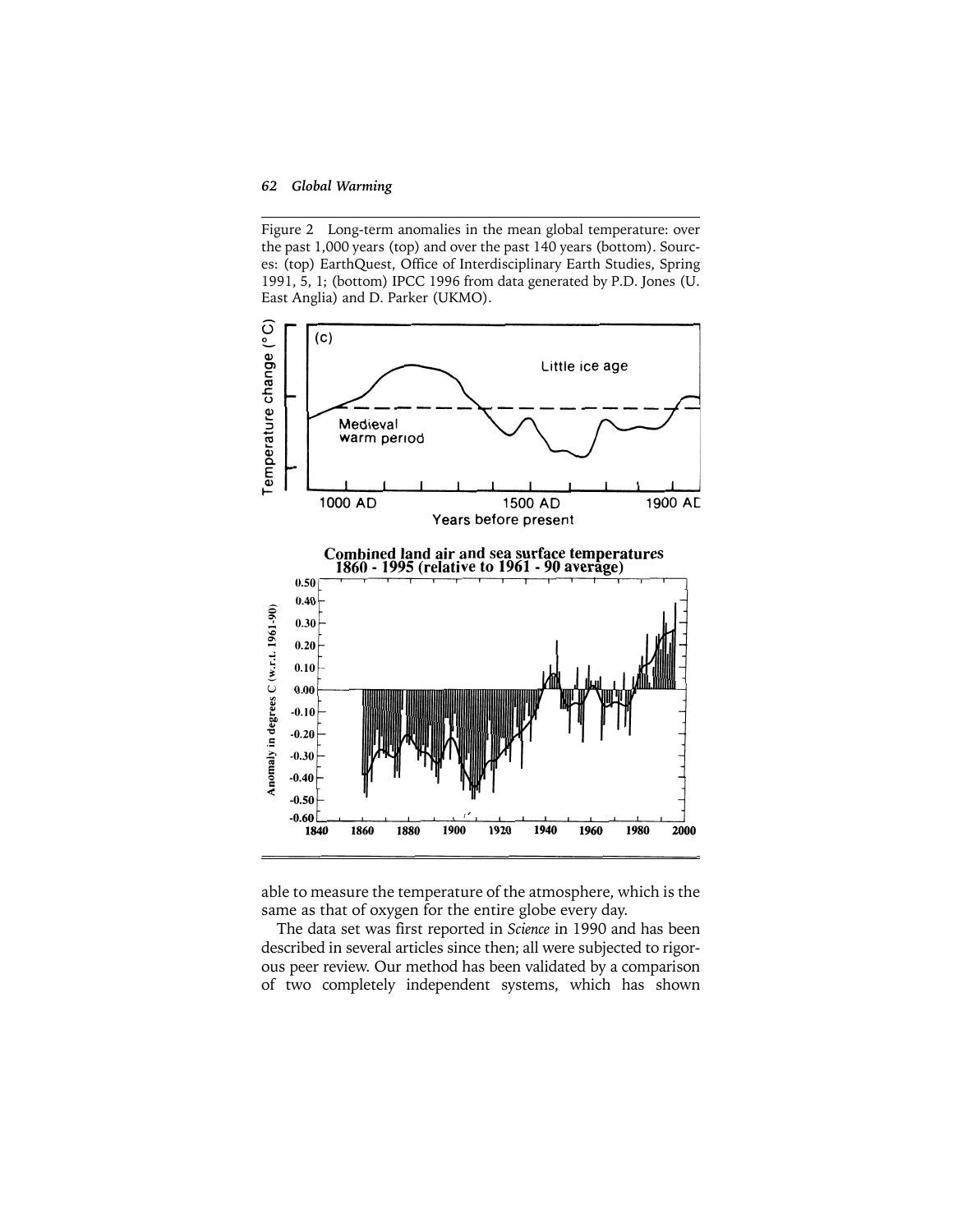Figure 3 Monthly variations of tropospheric temperature at 97 locations in the western northern hemisphere measured by balloons (dashed) and satellites (solid).



precision on monthly values of  $\pm 0.04$ °C (Spencer and Christy 1990; Spencer and Christy 1992; Christy 1995; Christy *et al*. 1997). Figure 3 shows a comparison between the tropospheric temperature measured at 97 balloon stations in the western northern hemisphere and collocated observations from the satellites. The agreement between the two independent systems is exceptionally close, giving confidence that both systems are reporting the actual temperature variations. The satellite temperature data set is the only one that is truly global and uses a completely homogeneous measurement (i.e., uses a single "thermometer" to view the entire planet and does not mix measurements of the temperature of sea water with measurements of air temperature). It also measures the part of the atmosphere (the troposphere) that, according to the models, should be experiencing the greatest warming due to the effects of increased concentrations of atmospheric CO<sub>2</sub>.

For variations over the longer term, table 1 provides comparisons between large numbers of radiosondes and MSU tropospheric measurements. It is again clear that both systems are telling us the same story on atmospheric temperature variations since 1979. Note that none of the long-term trends differ by more than 0.03°C per decade.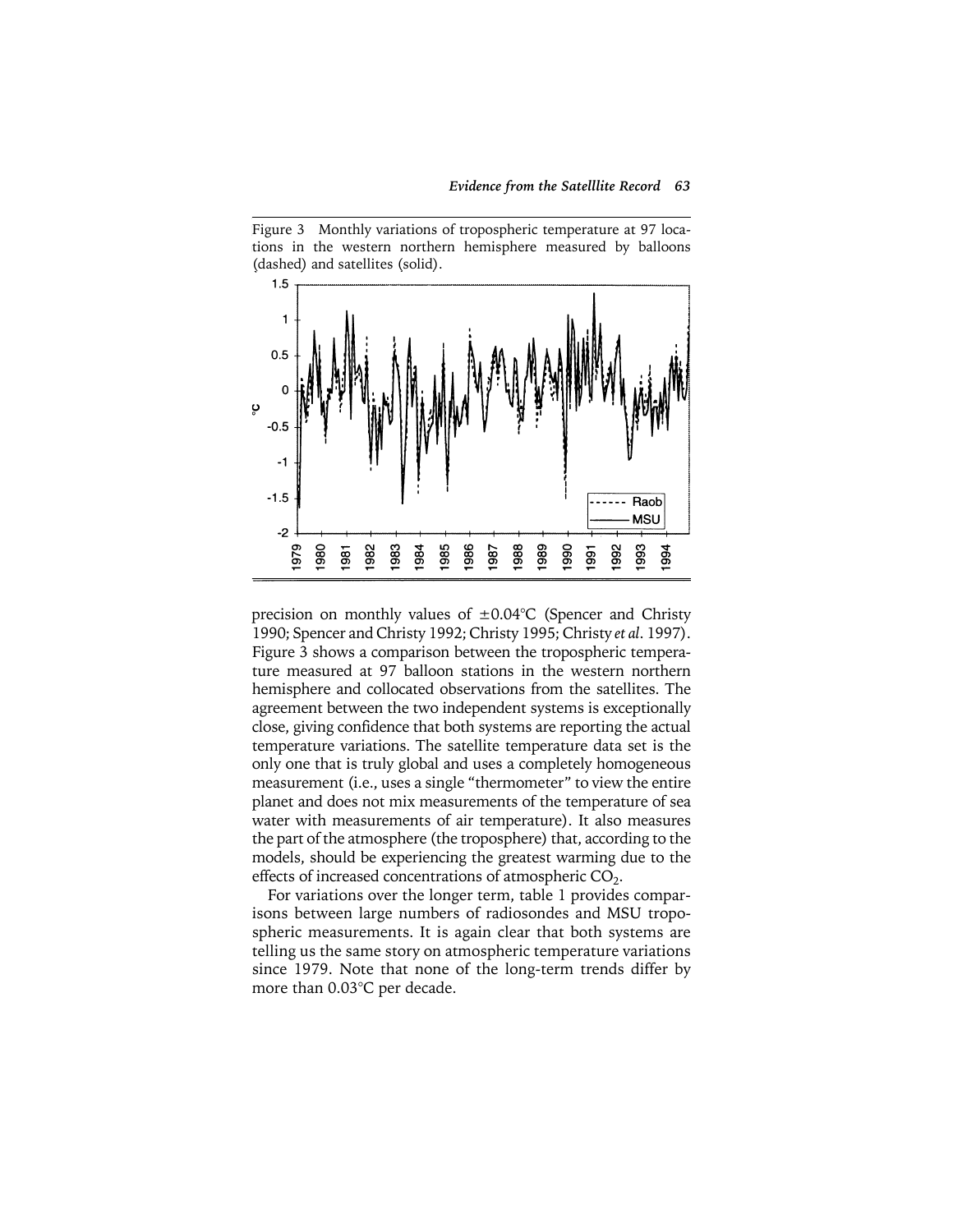#### *64 Global Warming*

**Table 1 Comparisons of trends since 1979 between data sets from Microwave Sounding Units (MSU) registering the lower troposphere versus data sets from various radiosonde-based (i.e. independent) tropospheric monitors that, except for the 850–300 hPa layer temperature, are weighted to match the MSU weighting function** 

|                                   | Number<br>of sta-<br>tions used | Radio-<br>sonde<br>trend<br>°C/dec. | <b>MSU</b><br>trend<br>°C/dec. | Differ-<br>ence (ra-<br>diosonde<br>minus<br>MSU) | Years   |
|-----------------------------------|---------------------------------|-------------------------------------|--------------------------------|---------------------------------------------------|---------|
| Global (850-300 hPa) <sup>A</sup> | 63                              | $-0.06$                             | $-0.04$                        | $-0.02$                                           | 1979–96 |
| Global <sup>B</sup>               | $300+$                          | $-0.04$                             | $-0.04$                        | 0.00                                              | 1979-96 |
| W. N. hemisphere <sup>C</sup>     | 97                              | $+0.16$                             | $+0.14$                        | $+0.02$                                           | 1979-94 |

<sup>A</sup> Angell 1988 and updates

B Parker et al. 1997

<sup>C</sup> Stations in an area roughly bounded by Truk, South Pacific to Pt. Barrow, AK to Keflavik, Iceland to Trinidad. This is a comparison of sondes with collocated MSU measurements.

Recently, two colleagues have questioned the precision of the MSU data (Hurrell and Trenberth 1997). They believe the data have spurious jumps in 1981 and 1991 that caused the overall trend to be downward rather than upward as they believe it should be. Their allegations were based upon no observed data from the atmosphere and, since their allegations were made public, I have shown that the MSU data are indeed precise by comparison with independent and direct observations of the troposphere (i.e., real data). For example, in the most serious allegation, my two colleagues speculated that adding the data from one particular satellite, NOAA-7, caused a spurious jump of 0.25°C in the tropical time series for late 1981. I show in figure 4 the temperature anomalies of two satellites NOAA-6 and NOAA-7 for the tropics during that time. It is important to note that these were calculated completely independently of each other. One can readily see that whether NOAA-7 was included or not, the time series is still the same. Therefore, the addition of NOAA-7 into the data set did not cause a problem and the claim of my colleagues is clearly in error (Christy, Spencer, and Braswell 1997).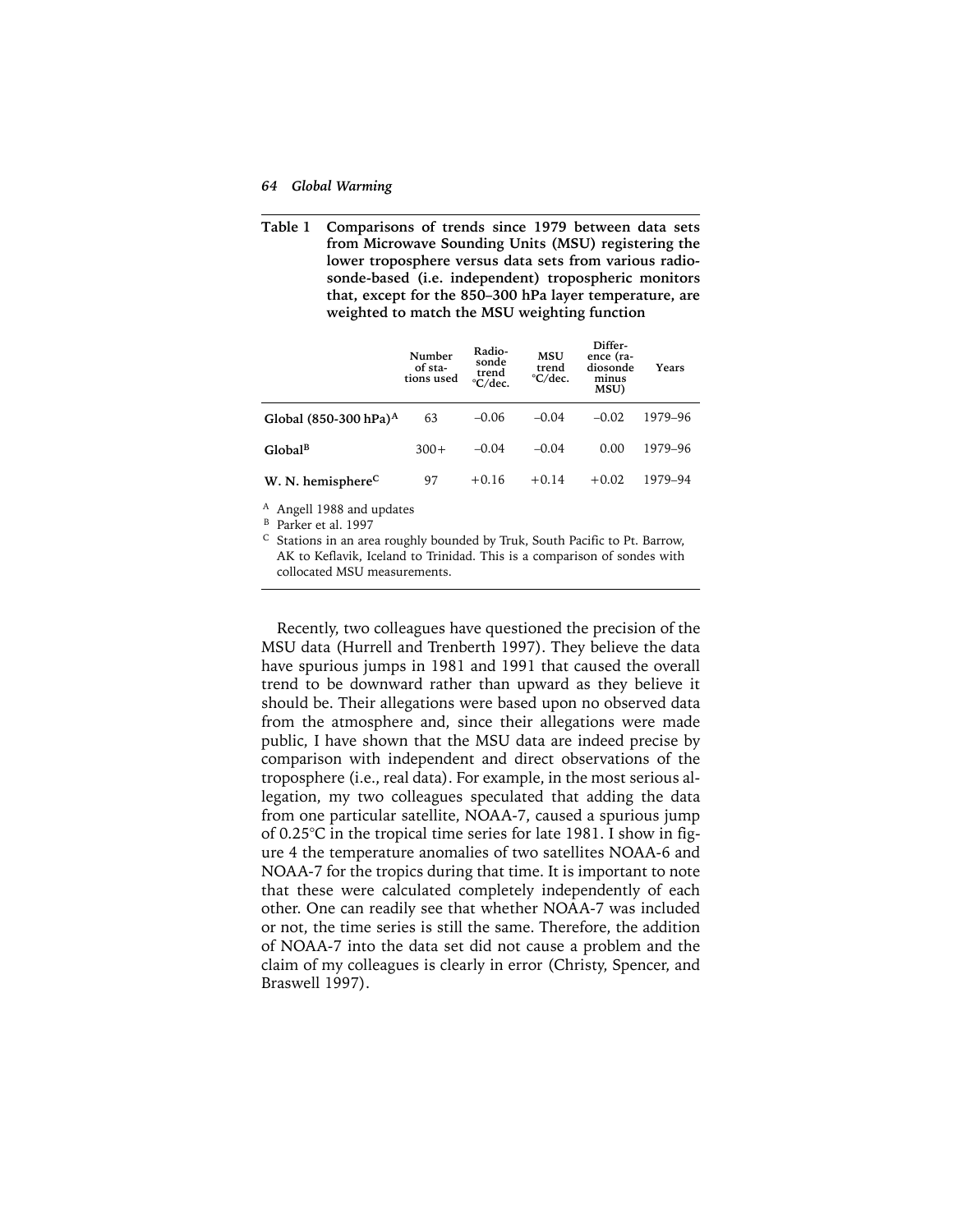Figure 4 Monthly variations of tropospheric temperature for the tropics (20°S–20°N) from two independent satellites (NOAA–6 and –7). Claims that NOAA-7 caused an error of 0.25°C in the record are completely unfounded as shown in this diagram (Christy *et al*. 1997 Nature).



Our agenda in this project was to create a data set of sufficient scientific quality that we and other researches could discover something about why the climate varies as it does. In the discipline of atmospheric science, major advances have been made when new and reliable data sets of the atmosphere have become available. We did not know beforehand what the overall time series would show; what we found is shown in figure 5. The lower troposphere (from the earth's surface to an altitude of about 7km) reveals significant variability from year to year and a trend very close to zero for the past 18.5 years. The lower stratosphere (about 17km to 22km in altitude) shows a strong downward trend related, in part, to the influence of volcanic eruptions in 1982 and 1991 and ozone depletion (ozone naturally warms the stratosphere). These data sets provide a fascinating glimpse into the nature of atmospheric temperature variability.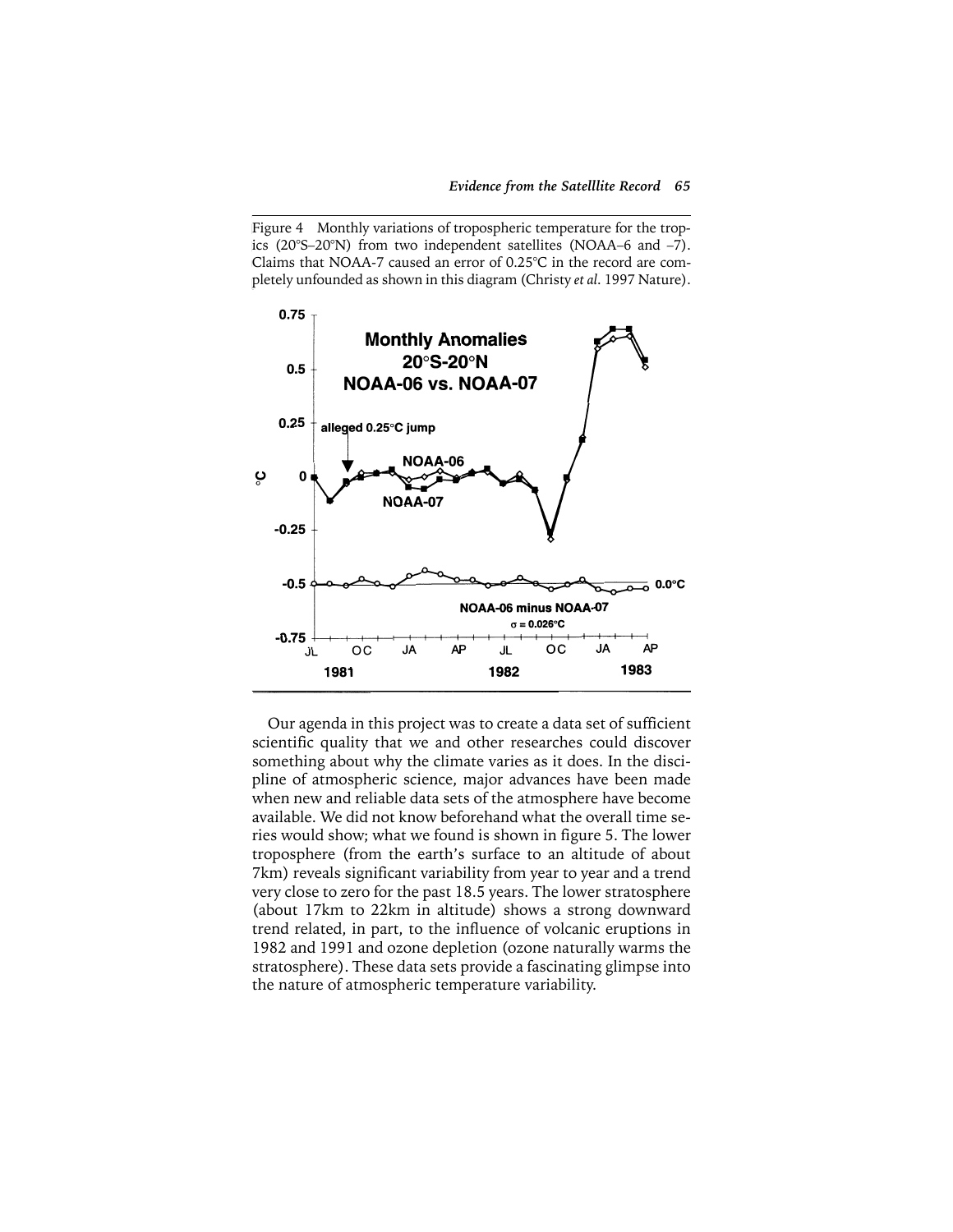Figure 5 Monthly, global temperature variations for the lower troposphere (top) and the lower stratosphere (bottom) measured from Microwave Sounding Units on satellites.



Looking next at comparisons between the troposphere (measured by balloons and satellites independently) and the earth's surface, we see the temperatures apparently going in different directions over the past 18 years (figure 6). No climate model of which I am aware indicates that the troposphere should cool while the surface warms due to human-induced climate change over any 18-year period. We are at a loss for a clear explanation of these observations, which cover the period in which the greatest human effects should be evident, since the accumulated effects of  $CO<sub>2</sub>$  should be most apparent in the recent period.

Why is there a discrepancy between the models' estimate of global warming and what the MSU data have shown? One must remember that temperature is essentially a response parameter;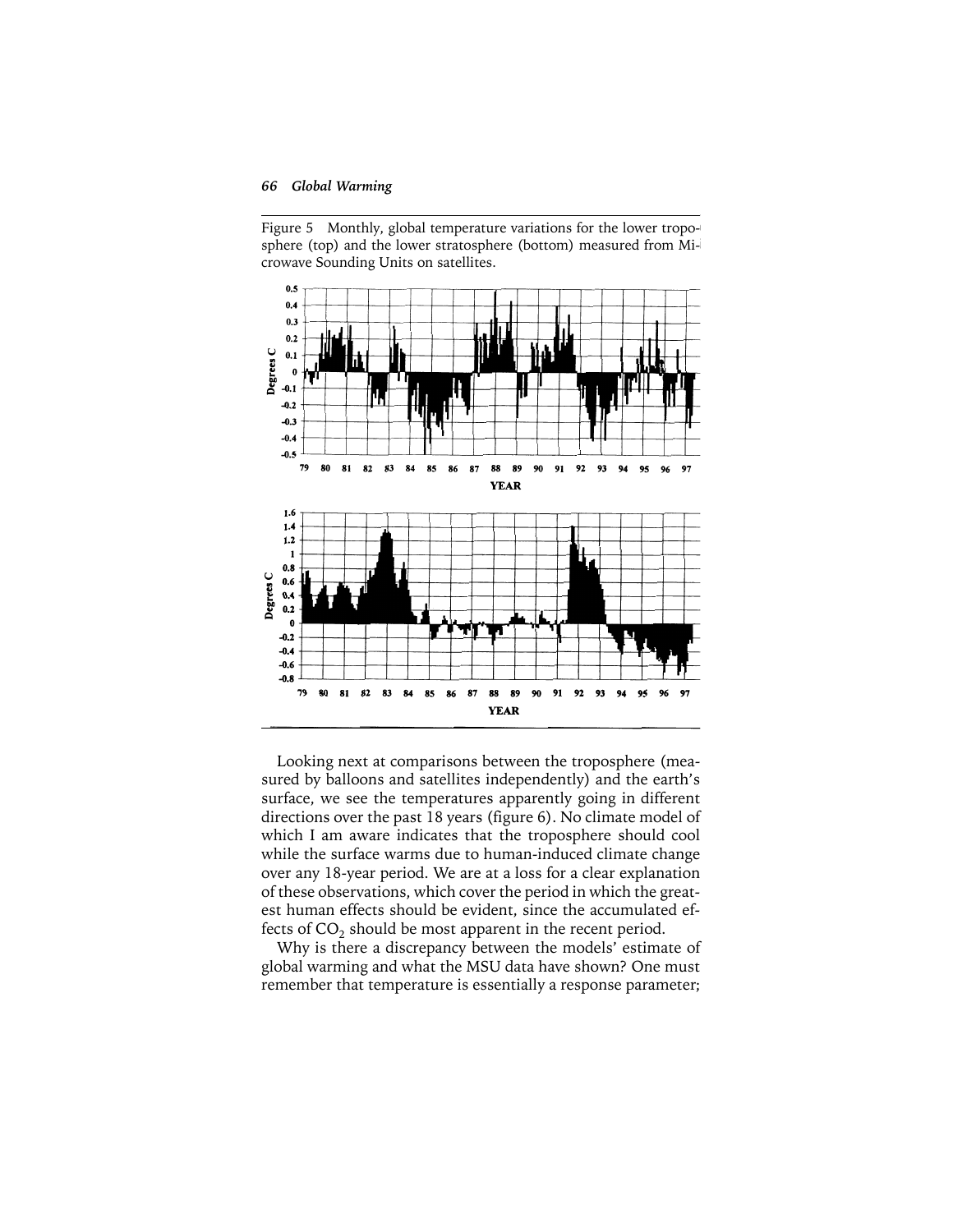Figure 6 Annual variations in global temperatures for the troposphere for two balloon-based data sets and the satellite data set (top); trends: Angell –0.05, MSU –0.04, UK Met –0.04. Annual variations of "global" surface temperatures from three surface-based data sets (bottom); CPC Land  $+0.14$ , GISS  $+$  SST  $+0.09$ , IPCC  $+0.13$ .

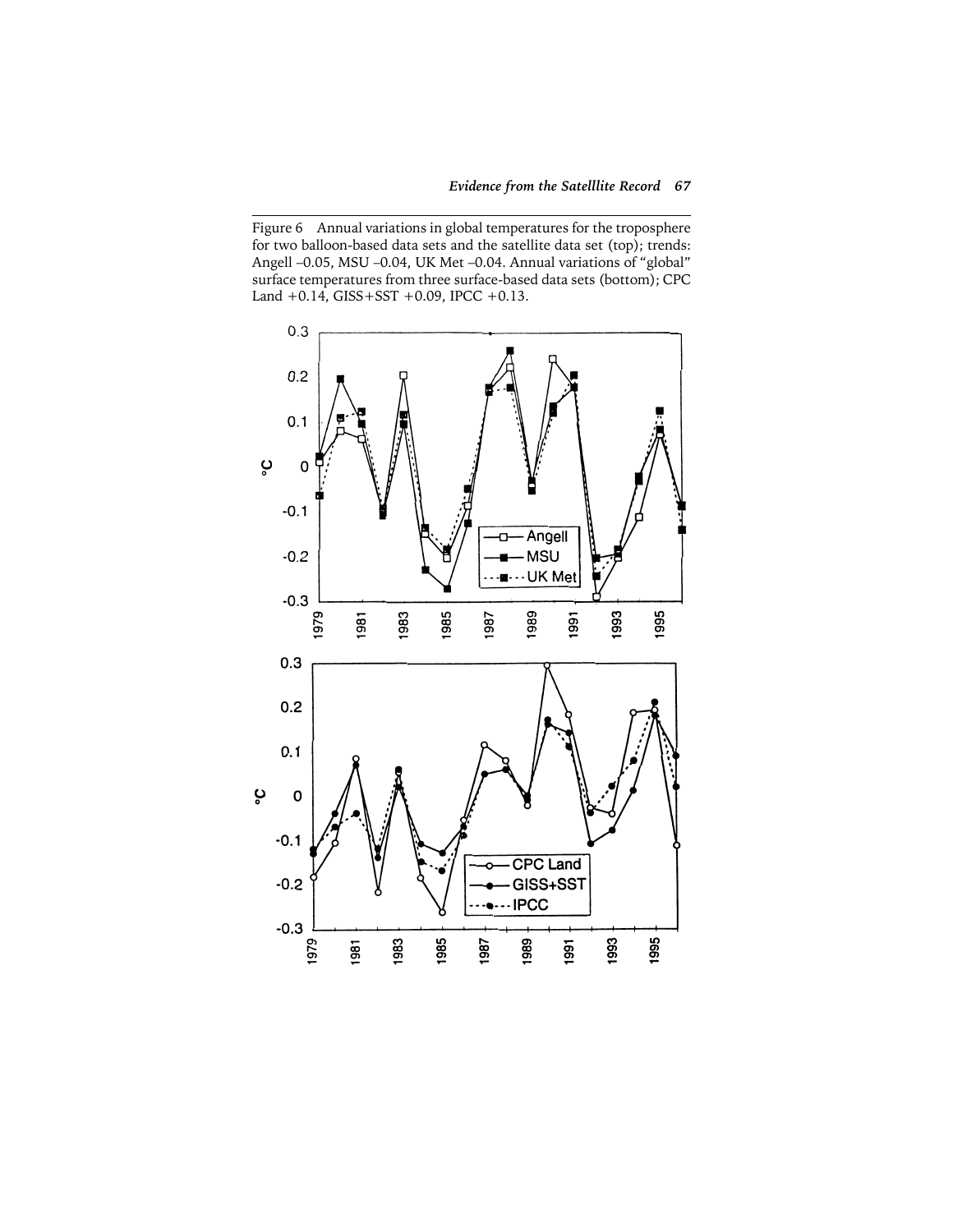*i.e.* it reacts to changes in the way energy is distributed in the earth system. The temperature data in figures 5 and 6 show us what has been happening to the climate but not why. A key goal of efforts to study the planet from space is the provision of heretofore unmeasured data that can provide an understanding of why the earth and its atmosphere behave as they do.

#### Natural variability

We have seen that the global temperature of the atmosphere has experienced sudden warmings and coolings over the last several hundred years. We actually understand very little about the reasons for these fluctuations, whose size is often larger and whose occurrence more rapid than that predicted for warming induced by higher concentrations of atmospheric  $CO<sub>2</sub>$  (Stager and Mayewski 1997). Large fluctuations also occur in the satellite data set but the overall trend is essentially zero. Some of these relatively rapid (interseasonal) changes in global temperature within the past 18.5 years are of the same magnitude as the total warming that the models have predicted will take place over the next 50 years due to the enhanced greenhouse effect.

The year-to-year fluctuations due to volcanoes and ocean temperatures affect the tropospheric temperature, making it difficult to judge whether a warming trend is evident in the satellite data. Dr. Richard McNider (also of the University of Alabama in Huntsville) and I calculated and removed varying oceanic and volcanic influences to see if there would be a trend over the longer term (Christy and McNider 1994). The key results are shown in figure 7. The top graph re-displays the global temperature as shown in figure 5. The second graph in figure 7 shows the reason for about half of the variability, tropical Sea-Surface Temperatures (SSTs) connected with a phenomenon known as El Niño —Southern Oscillation (ENSO). ENSOs result from a complex series of atmospheric and oceanic events not yet fully understood that lead to a warming of the SSTs in the central and eastern tropical Pacific Ocean. This additional oceanic warmth is transferred to the atmosphere on such a large scale that the global temperature is affected in the lowest 7km of atmosphere. ENSO events occur every few years and can heat or cool the global atmosphere by up to 0.5°C in just a few months (notice, for example, 1983 and 1987). Impacts of warm ENSO events frequently include flooding in California and Peru, hurricanes in the central Pacific Islands and droughts in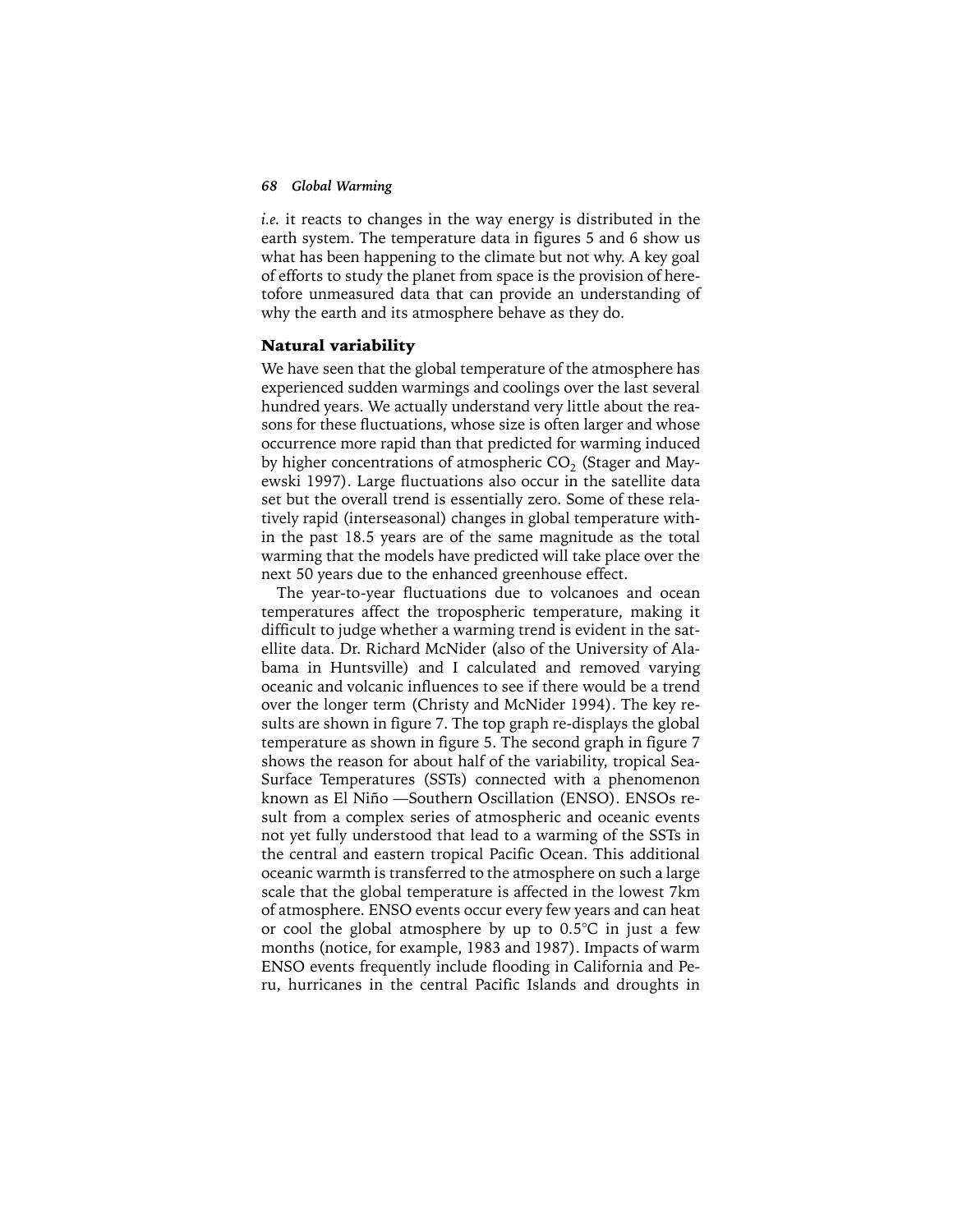Figure 7 Anomalies in the global temperature for the period from January 1979 to May 1997 (top) as derived from satellite measurements; (2nd) as affected Sea Surface Temperatures; (3rd) measurements minus the SST effect; (4th) as affected by the eruptions of El Chichon and Mt. Pinatubo; (5th) as adjusted by subtracting the SST effect from, and adding the volcano effect to, the satellite results. (Christy and McNider 1994, updated).



Australia and Indonesia. Such catastrophes are the result of naturally induced variations in the climatic system.

The fourth temperature graph of figure 7 shows the temperature effect that is induced by volcanoes. There have been two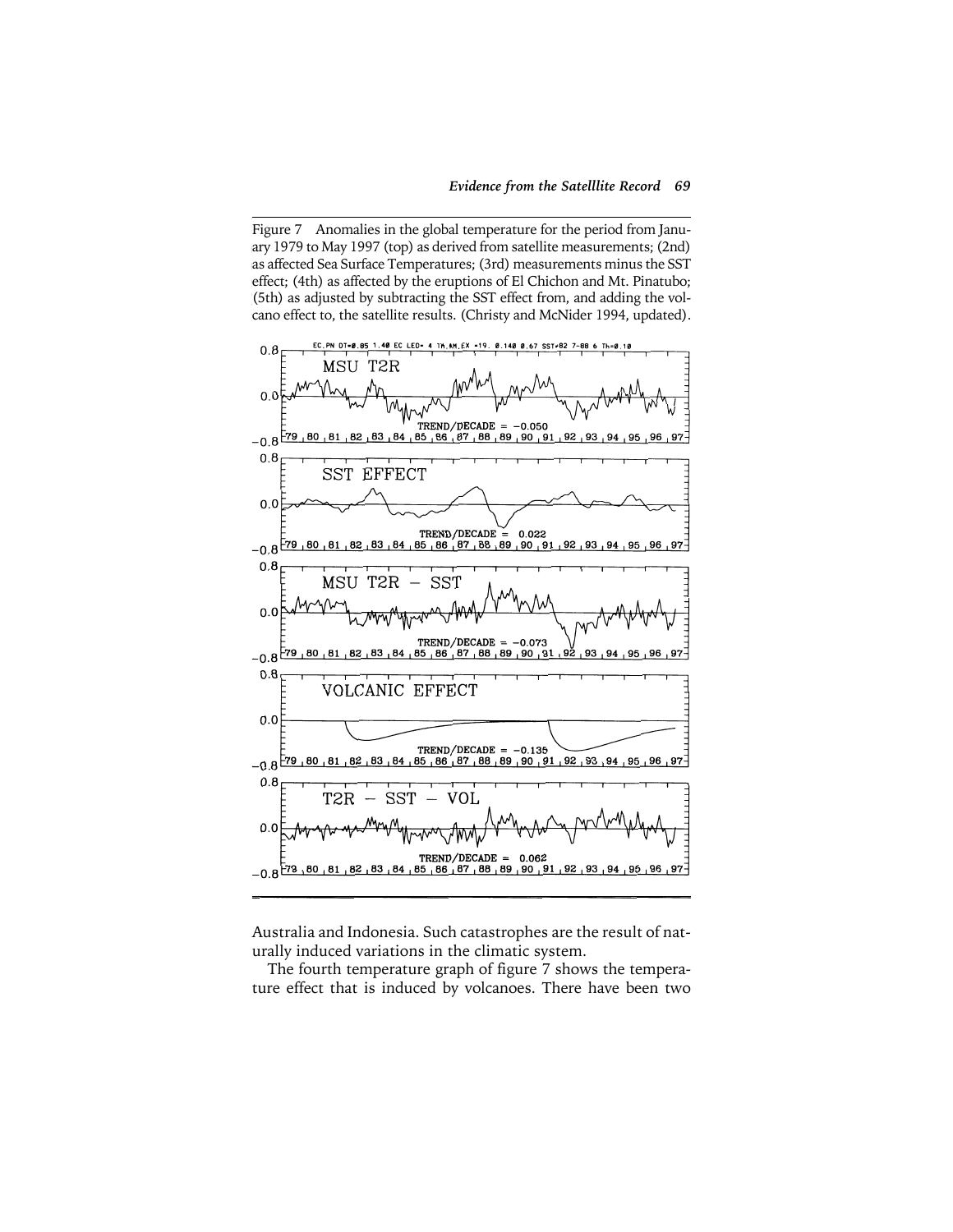major eruptions since 1979 (1982, El Chichon; 1991, Mt. Pinatubo). When aerosols from such volcanoes enter and remain in the stratosphere, they are able to scatter some of the incoming sunlight back to space, which, in effect, slightly shades the earth for a year or more. The loss of sunlight cools the lower atmosphere and surface; see the fourth graph where first El Chichon's (with Nyamuragira in December, 1981) and then Mt. Pinatubo's effects are estimated. The global cooling caused by Mt. Pinatubo of about 0.7°C represents a tremendous loss of global heat energy and was probably a contributing factor to the severe winter in the Middle East (1991/92) and very cool summer of 1992 in North America and the northern hemisphere. The southern hemisphere also experienced its coolest winter and summer of the satellite record following the Mt. Pinatubo eruption.

By subtracting the SST effect (second graph) from the temperatures displayed in the first graph, then adding in the lost heating due to the volcanoes (fourth graph), we have a chart of the estimated (some would say contrived) global temperature without these influences. It shows that the trend over the last 18.5 years is about  $+0.06^{\circ}$ C per decade ( $\pm 0.04^{\circ}$ C) — a magnitude considerably less than the average projections of the present climate models. The projected warming trend for this period from several models is  $+0.08$  to  $+0.30^{\circ}$ C per decade (IPCC I 1996: 438). The residual satellite warming trend is small enough to be placed easily within the bounds of natural variability though we cannot be certain about that: humans could very well be having a slight impact on the global tropospheric temperature. Even so, no one can say whether this small trend is due to increasing concentrations of  $CO<sub>2</sub>$  in the atmosphere because variations on time scales longer than a decade (due to the North Atlantic Ocean circulation, for example) are possibly affecting these results.

We are just now beginning to acquire the necessary knowledge and skill to investigate the natural fluctuations that are sure to continue and that are sure to cause major economic loss as time goes on. At present, atmospheric scientists know relatively little about the factors that control the longer natural fluctuations and have little skill in predicting them (*e.g*. Barnett *et al*. 1996). Our current ability to forecast global variations due to ENSOs is very weak and, of course, we have no idea when the next major volcano will erupt. At a time when there are calls for increased—and increasingly costly—regulation to control projected global warm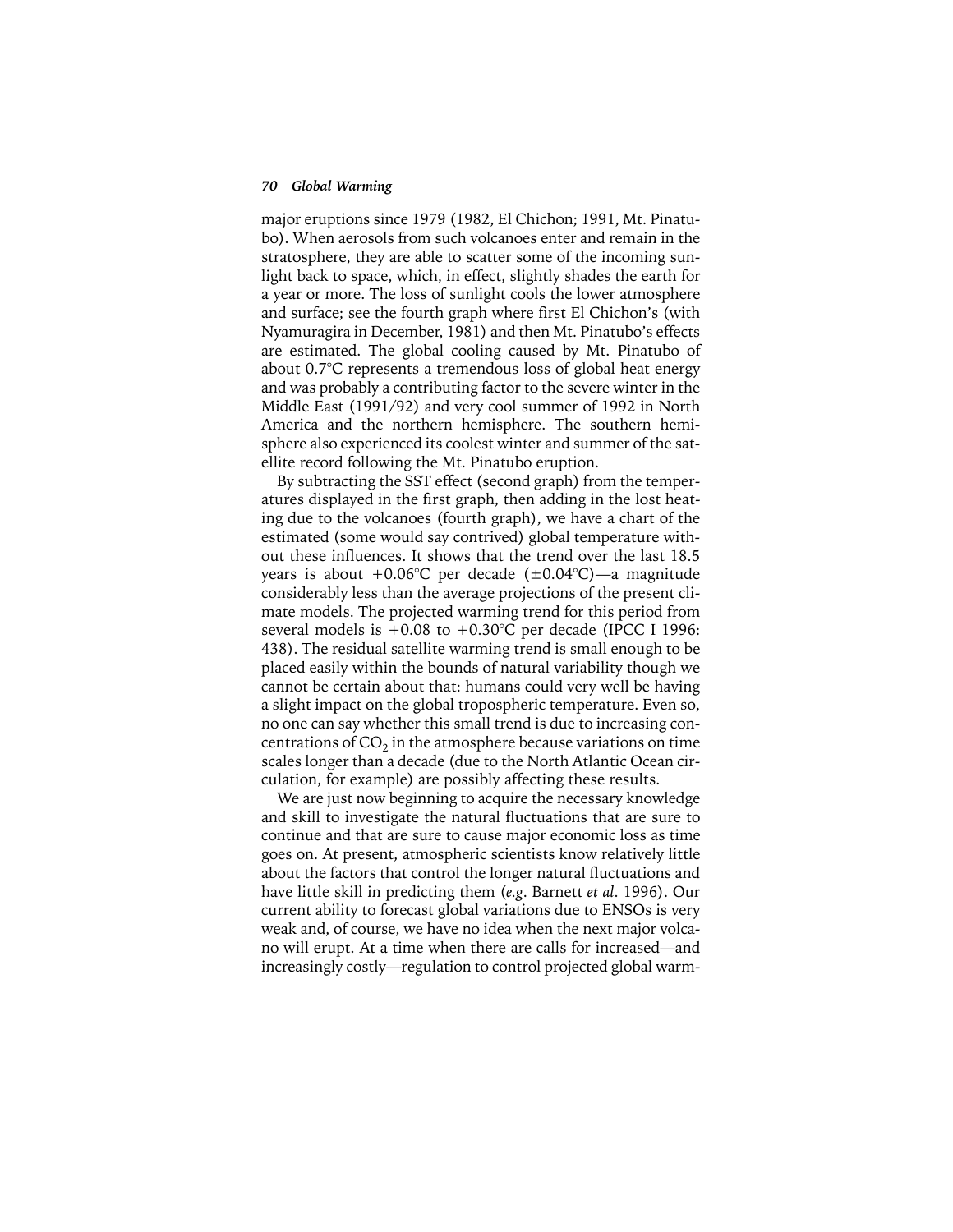ing, it must be pointed out that the cost to society of dealing with these natural fluctuations, which are manifested as droughts, floods, heat spells or cold winters, is at least as great (and probably several times greater) than the cost of possible global warming over the next century.

#### Climate change: an uncertain phenomenon

Our current ability to model the earth's climate accurately, therefore, is still in a developmental stage. As we have seen, recent models project warming rates that are more modest than those projected a decade ago. Further, a careful analysis of the precise satellite data shows that even the more modest rates of warming are not being manifested in the actual atmosphere. These two facts appear to take away some of the urgency for immediate action for  $CO<sub>2</sub>$  reductions, though sensible measures such as conservation and increased efficiencies are always warranted. In other words, the world is not threatened with immediate catastrophe from climate changes since they are apparently quite small in magnitude. Unfortunately, the rhetoric on global warming has been less than scientific and is based in many instances on scientific information that is 10 years old and now known to be largely erroneous.

We have witnessed many "environmentalists" condemn  $CO<sub>2</sub>$  as an air pollutant. There is nothing toxic about  $CO<sub>2</sub>$  at levels even 5 times that of the current amount in the atmosphere. Plant life flourishes with increased  $CO<sub>2</sub>$  (up to 3 times the present concentrations), and the entire biosphere is invigorated with  $CO<sub>2</sub>$  in greater concentrations. It was in such an atmosphere enriched with  $CO<sub>2</sub>$  to concentrations at least three times today's levels that most of our present biosphere evolved. This unfortunate choice of slogan—" $\overline{CO}_2$  is a pollutant"—can reduce the perception of danger that we actually do face from gases and other materials that are indeed toxic and threaten our supplies of air and water.

Global warming has also been connected with the destruction of the world's tropical rainforests. There are many real reasons—from reducing soil erosion to preserving species diversity—to save the world's forest system. The connection made between global warming and the destruction of the rainforests which has, at best, uncertain justification—may actually dampen enthusiasm for saving the forests when it is shown that the alleged warming is of little consequence to the forests.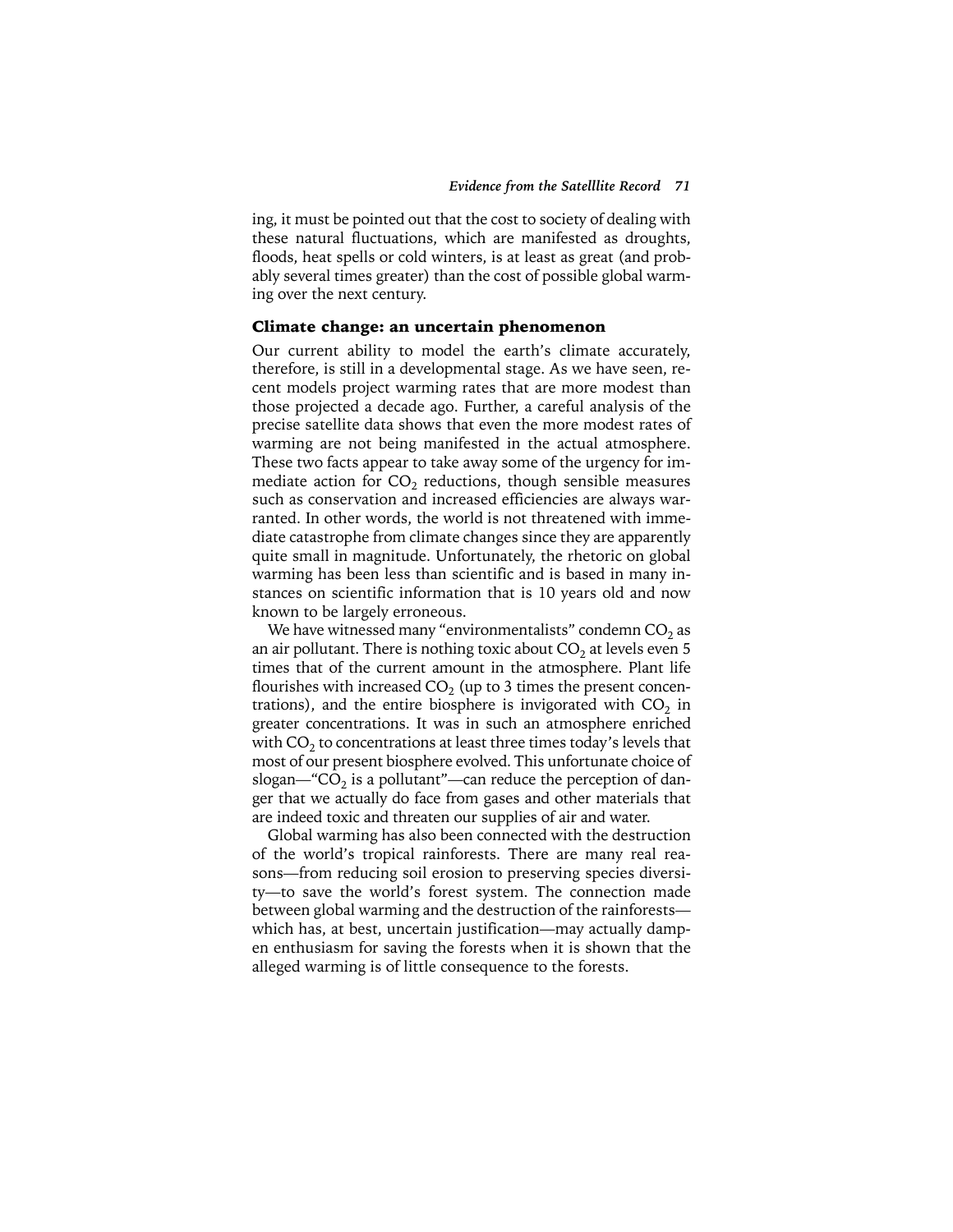#### *72 Global Warming*

#### Climate variability

Both the long-term and short-term records indicate that variability is a real and important aspect of the earth's climatic system. Given the occurrence of such variability, "global warming" may not be important or even detectable. A failure to account for natural variability in the climate system also creates other problems. For example, the drought of 1988 in southeast United States cost the agricultural community hundreds of millions of dollars in direct losses due to crop failures. During the drought, the extremely high ozone levels in the eastern United States set into motion regulatory programs and controls that will cost the nation hundred of millions of dollars. Yet, no one truly understands the natural variability of near-surface ozone resulting from special meteorological conditions such as occurred during the 1988 drought. Thus, legislative actions may be both economically damaging and environmentally ineffective because the real cause of the variations is natural, not human. For example, no one attributed the drought of 1988 to global warming caused by human activity (worse droughts occurred in the 1930s), yet it reminded the eastern United States how vulnerable our present economy is to the natural variations of the climate system.

If we had regular weather measurements for the past 5000 years, we would see centuries in which the temperature rose, others when it fell. There would be observations of far more devastating floods, droughts, blizzards and so on than have been seen in the last 100 years. Simply put, the natural climate system is not a stationary system. Focusing on just the last 18.5 years with satellites or 100 years with thermometers does not give one a good idea of the proper context in which to judge the variations of the twentieth century. If we look into the somewhat murky world of proxy data—tree rings, ice and sea cores, corals and such—most records do not show this century as remarkably different from others in the past. Our present weather woes (woes, that is, relative to humanly defined comfort) have always been part of the planet's history.

## Conclusion

Given the limited current state of knowledge about enhanced greenhouse warming and the limited ability that we have to pre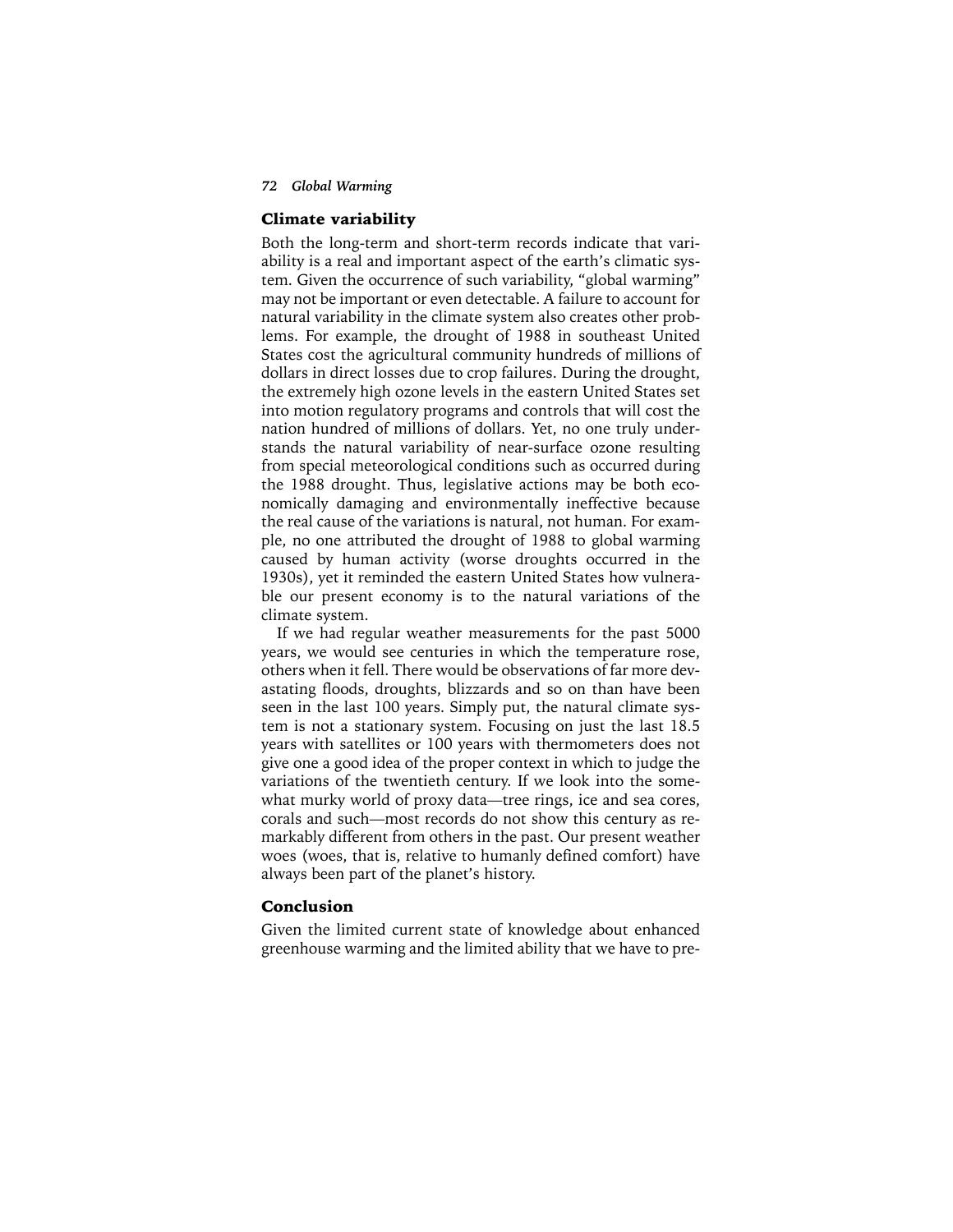dict and detect it, the imposition of severe measures for its mitigation (limitations on emissions of  $CO<sub>2</sub>$ ) would be premature at present. We do know, however, that variations in the world's climate are real and have significant economic impact. Even if the greenhouse climate change hypothesis turns out to be true, the real concern is that climate variability might change; that is, the climate of an atmosphere with twice the present concentration of  $CO<sub>2</sub>$  might include an increased number of El Niños, hurricanes, regional droughts, floods, and so on.

We are still woefully ignorant of how the earth's climate system works yet we are totally dependent upon it for food production and, in the end, for our quality of life. Further, our vulnerability to climatic variation, whether natural or the result of human activity, is increasing as we exploit marginal geographic regions less able to supply human requirements. Whether or not global warming is significant, we need to learn to predict and respond to climate variability in order to reduce the human suffering it produces. The recent eruption of Mt. Pinatubo and its impact on the global temperature show how vulnerable we might be if a series of eruptions altered the climate for several successive years. A colder climate is potentially far more disruptive than a warmer climate. Stephen Schneider, in his book *Genesis Strategy* (1976) was correct in his foresight that society should develop means for coping with climate variability, whether it be colder or warmer.

In summary, climate variations must always be placed in proper perspective. Until fundamental research reports with improving confidence on causes for these variations, we will be vulnerable to calls for remedies to combat what is perceived as "climate change." It is extremely frustrating as a scientist to see in the media that every weather woe is now being blamed on "climate change" when, in fact, these events are part of the natural variability of the climate system. The severe "remedies" that we are being urged to impose are likely to turn out to be misdirected, ineffective, unproductive and economically damaging. As we have seen in this chapter, the current rate of global warming is relatively so small compared with natural variability (and with estimates from previous models) that there is time to develop solutions to  $CO<sub>2</sub>$  production more economically viable than severe legislative controls.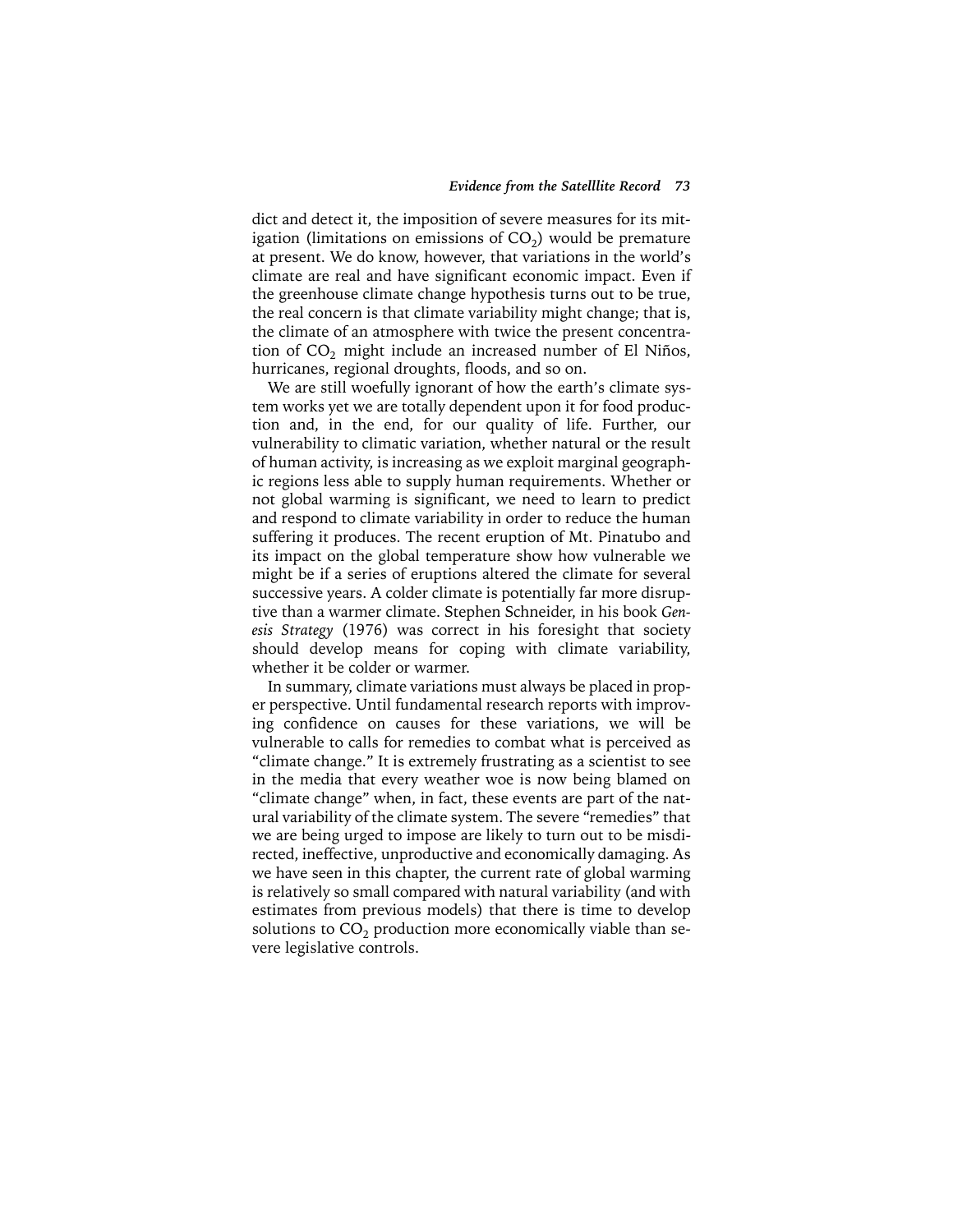## References

- Angell, J.K. (1988). Variations and trends in tropospheric and stratospheric global temperatures, 1958–87. *J. Climate* 1: 1296–313.
- Barnett, T.P., B.D. Santer, P.D. Jones, R.S. Bradley, and K.R. Briffa (1996). Estimates of low frequency natural variability in near-surface air temperature. *The Holocene* 6: 255–63.
- Christy, J.R. (1992). Monitoring global temperature changes from satellites. In S.K. Majumdar, L.S. Kalkstein, B.M. Yarnel, E.W. Miller, and L.M. Rosenfeld (eds), *Global Climate Change, 1992: Implications, Challenges and Mitigation Measures* (Easton, PA: The Pennsylvania Academy of Science): 163–78.
	- ——— (1995). Temperature above the surface layer. *Climatic Change* 31: 455–74.
- Christy, J.R., and R.T. McNider (1994). Satellite greenhouse signal. *Nature* 367: 325.
- Christy, J.R., R.W. Spencer, and W.D. Braswell (1997). How accurate are satellite "thermomters"? *Nature* 389: 342
- Hurrell, J.W., and K.E. Trenberth (1997). Spurious trends in satellite MSU temperatures from merging different satellite records. *Nature* 386: 164–67.
- Intergovernmental Panel on Climate Change (IPCC) (1990). *Climate Change: The IPCC Scientific Assessment*. Report prepared for IPCC by Working Group I. John T. Houghton *et al*. (eds). Cambridge: Cambridge University Press.
- Intergovernmental Panel on Climate Change (IPCC) (1992). *Climate Change 1992: The Supplementary Report to the IPCC Scientific Assessment*. John T. Houghton *et al*. (eds). Cambridge: Cambridge University Press.
- Intergovernmental Panel on Climate Change, Working Group I (IPCC I) (1996). *Climate Change 1995: The Science of Climate Change*. Contribution of Working Group I to the Second Assessment Report of the Intergovernmental Panel on Climate Change. John T. Houghton *et al*. (eds). Cambridge: Cambridge University Press.
- Karl, T.R., R.W. Knight, and J.R. Christy (1994). Global and hemispheric temperature trends: uncertainties related to inadequate spatial sampling. *J. Climate* 7: 1144–63.
- McKibben, W. (1993). James Hansen, Getting Warmer. *Outside* (May): 120.
- Parker, D.E., M. Gordon, D.P.N. Cullum, D.M.H. Sexton, C.K. Folland and N. Rayner (1997). A new global gridded radiosonde temperature data base and recent temperature trends. *Geophys. Res. Lett*. 24: 1499–502.
- Schneider, S.H. (1976). The Genesis Strategy. New York: Plenum Press.